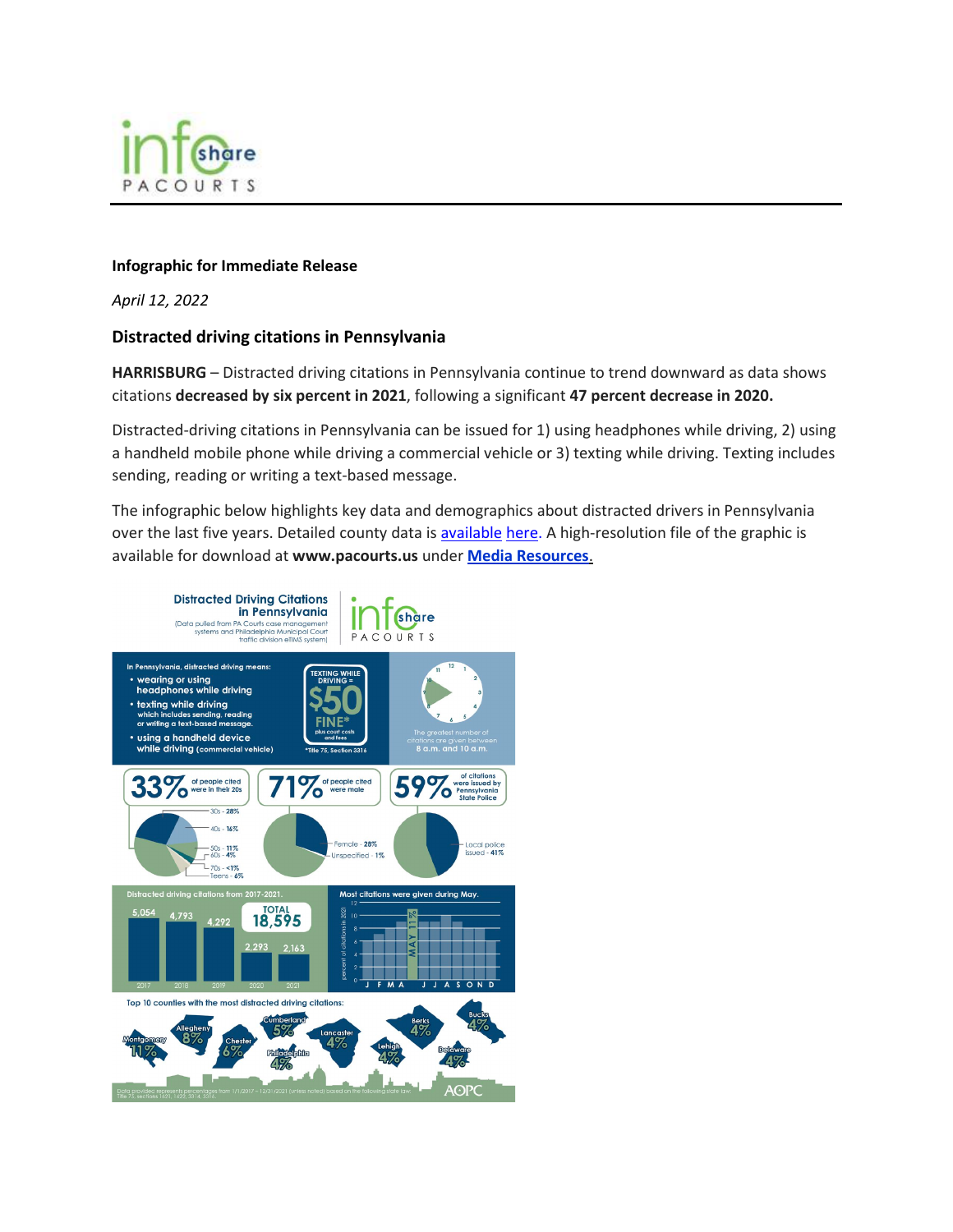*PA Courts InfoShare is a monthly product of the Administrative Office of Pennsylvania Courts (AOPC) that visually highlights the work of the courts with interesting data and statistics obtained through the judiciary's case management systems, interactive dashboards and other research. Reproduction is permissible with source cited.*

##

**Media contact:** [Kimberly Bathgate,](mailto:kimberly.bathgate@pacourts.us) 717-231-3331

## **Editor's Note:**

Statewide Count of distracted driving offenses filed from 1/1/2017 through 12/31/2021, as recorded in the Magisterial District Judge System (MDJS) and Philadelphia Municipal Court Traffic Division eTIMS System; Grouped by County

| <b>County</b>   | 2017           | 2018           | 2019         | 2020           | 2021           | <b>Total</b> | <b>Percentage of Total</b> |
|-----------------|----------------|----------------|--------------|----------------|----------------|--------------|----------------------------|
| Adams           | 45             | 57             | 55           | 37             | 31             | 225          | 1.21%                      |
| Allegheny       | 383            | 384            | 273          | 197            | 219            | 1,456        | 7.83%                      |
| Armstrong       | 13             | 9              | 17           | 8              | 8              | 55           | 0.30%                      |
| Beaver          | 38             | 32             | 22           | 15             | 10             | 117          | 0.63%                      |
| <b>Bedford</b>  | 28             | 41             | 24           | 17             | 11             | 121          | 0.65%                      |
| <b>Berks</b>    | 198            | 189            | 199          | 103            | 83             | 772          | 4.15%                      |
| <b>Blair</b>    | 18             | 22             | 25           | 16             | 18             | 99           | 0.53%                      |
| <b>Bradford</b> | 11             | 6              | 10           | 5              | $\overline{7}$ | 39           | 0.21%                      |
| <b>Bucks</b>    | 294            | 217            | 139          | 60             | 56             | 766          | 4.12%                      |
| <b>Butler</b>   | 51             | 46             | 50           | 35             | 21             | 203          | 1.09%                      |
| Cambria         | 15             | 18             | 34           | 12             | 11             | 90           | 0.48%                      |
| Cameron         | $\overline{2}$ | $\overline{4}$ | $\mathbf{1}$ | $\overline{1}$ | $\mathbf{1}$   | 9            | 0.05%                      |
| Carbon          | 30             | 28             | 30           | 18             | 19             | 125          | 0.67%                      |
| Centre          | 39             | 42             | 17           | 13             | 12             | 123          | 0.66%                      |
| Chester         | 339            | 272            | 216          | 116            | 102            | 1,045        | 5.62%                      |
| Clarion         | 42             | 27             | 23           | 16             | 4              | 112          | 0.60%                      |
| Clearfield      | 17             | 16             | 10           | 22             | 10             | 75           | 0.40%                      |
| Clinton         | 31             | 13             | 31           | 12             | 15             | 102          | 0.55%                      |
| Columbia        | 59             | 89             | 51           | 37             | 25             | 261          | 1.40%                      |
| Crawford        | 22             | 20             | 22           | 38             | 16             | 118          | 0.63%                      |
| Cumberland      | 220            | 189            | 261          | 113            | 95             | 878          | 4.72%                      |
| Dauphin         | 86             | 127            | 155          | 106            | 75             | 549          | 2.95%                      |
| Delaware        | 208            | 157            | 177          | 80             | 95             | 717          | 3.86%                      |
| Elk             | 11             | 53             | 16           | 4              | 16             | 100          | 0.54%                      |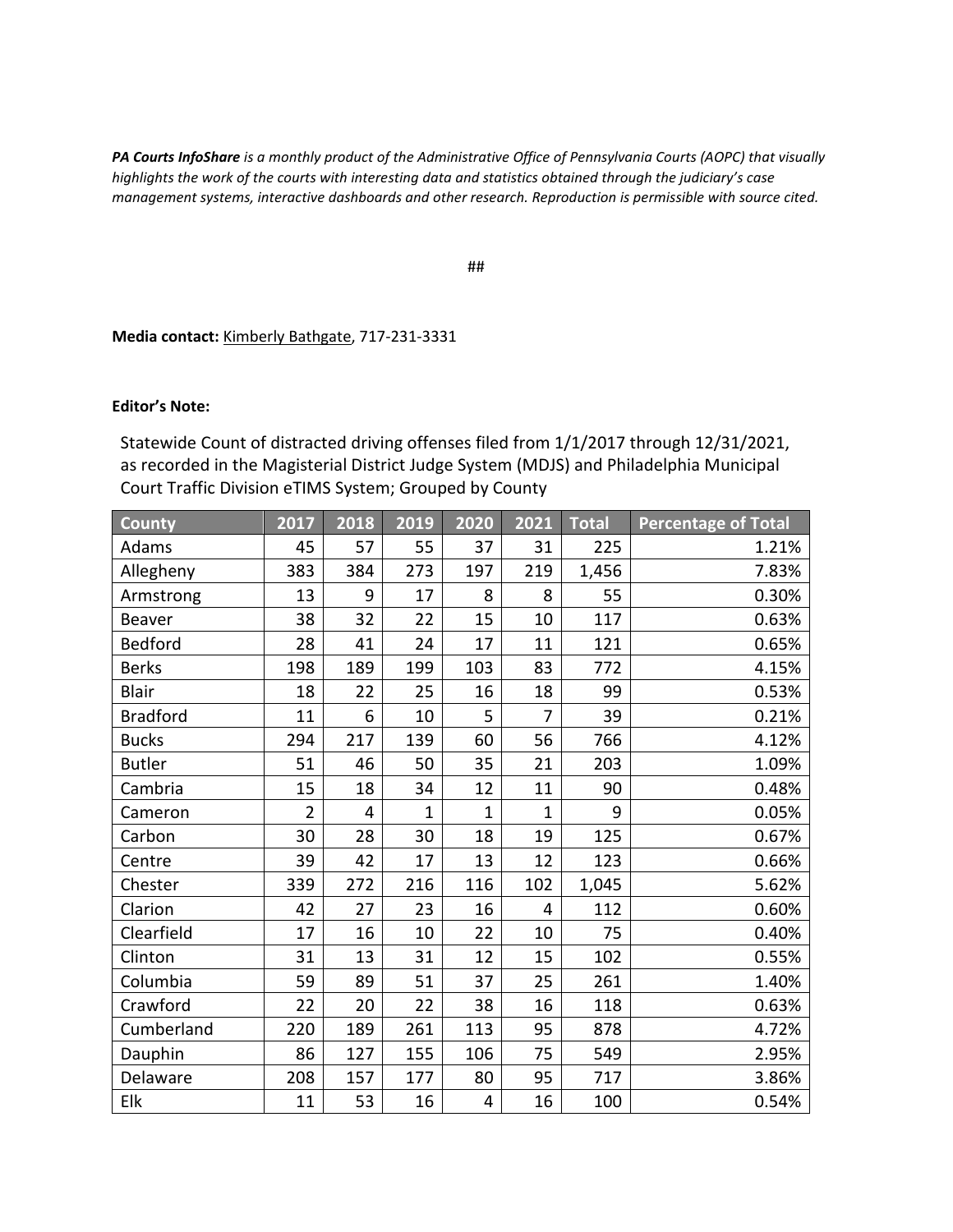| Erie           | 74             | 56             | 43             | 37             | 44             | 254   | 1.37%  |
|----------------|----------------|----------------|----------------|----------------|----------------|-------|--------|
| Fayette        | 34             | 33             | 27             | 16             | 22             | 132   | 0.71%  |
| Forest         | 4              | 4              | 5              | 4              | $\overline{2}$ | 19    | 0.10%  |
| Franklin       | 72             | 57             | 71             | 59             | 40             | 299   | 1.61%  |
| Fulton         | 10             | 15             | 11             | 6              | 3              | 45    | 0.24%  |
| Greene         | 11             | 12             | 8              | $\mathbf{1}$   | 5              | 37    | 0.20%  |
| Huntingdon     | 13             | 8              | 3              | $\overline{2}$ | 4              | 30    | 0.16%  |
| Indiana        | 23             | 24             | 18             | 5              | $\overline{7}$ | 77    | 0.41%  |
| Jefferson      | 42             | 17             | 27             | 35             | 10             | 131   | 0.70%  |
| Juniata        | $\overline{7}$ | 15             | 16             | 8              | $\overline{2}$ | 48    | 0.26%  |
| Lackawanna     | 121            | 102            | 99             | 47             | 45             | 414   | 2.23%  |
| Lancaster      | 244            | 214            | 174            | 82             | 58             | 772   | 4.15%  |
| Lawrence       | 42             | 30             | 19             | 8              | 13             | 112   | 0.60%  |
| Lebanon        | 49             | 105            | 93             | 26             | 28             | 301   | 1.62%  |
| Lehigh         | 220            | 163            | 201            | 90             | 78             | 752   | 4.04%  |
| Luzerne        | 84             | 107            | 122            | 83             | 84             | 480   | 2.58%  |
| Lycoming       | 27             | 33             | 40             | 15             | 12             | 127   | 0.68%  |
| McKean         | 6              | 14             | 12             | 7              | 6              | 45    | 0.24%  |
| Mercer         | 33             | 45             | 39             | 27             | 30             | 174   | 0.94%  |
| Mifflin        | $\overline{7}$ | 4              | 4              | $\overline{2}$ | $\overline{7}$ | 24    | 0.13%  |
| Monroe         | 45             | 60             | 77             | 46             | 35             | 263   | 1.41%  |
| Montgomery     | 620            | 577            | 443            | 188            | 221            | 2,049 | 11.02% |
| Montour        | 5              | 3              | 8              | 0              | 3              | 19    | 0.10%  |
| Northampton    | 219            | 149            | 110            | 51             | 54             | 583   | 3.14%  |
| Northumberland | 23             | 23             | 16             | 22             | 8              | 92    | 0.49%  |
| Perry          | 17             | 22             | 12             | 6              | 10             | 67    | 0.36%  |
| Philadelphia   | 216            | 255            | 211            | 74             | 61             | 817   | 4.39%  |
| Pike           | 23             | 11             | 18             | 11             | 12             | 75    | 0.40%  |
| Potter         | 28             | 22             | 9              | $\overline{2}$ | $\overline{7}$ | 68    | 0.37%  |
| Schuylkill     | 31             | 34             | 41             | 14             | 28             | 148   | 0.80%  |
| Snyder         | 30             | 25             | 26             | 13             | 17             | 111   | 0.60%  |
| Somerset       | 28             | 42             | 29             | 16             | 6              | 121   | 0.65%  |
| Sullivan       | 3              | 0              | $\mathbf{1}$   | 2              | 0              | 6     | 0.03%  |
| Susquehanna    | 37             | 40             | 21             | 14             | 21             | 133   | 0.72%  |
| Tioga          | 11             | 11             | 15             | 3              | 7              | 47    | 0.25%  |
| Union          | 6              | 12             | 13             | 5              | 4              | 40    | 0.22%  |
| Venango        | 21             | 27             | 45             | 22             | 21             | 136   | 0.73%  |
| Warren         | 5              | 7              | $\overline{2}$ | 3              | 6              | 23    | 0.12%  |
| Washington     | 79             | 83             | 62             | 34             | 25             | 283   | 1.52%  |
| Wayne          | 9              | $\overline{7}$ | 7              | 5              | 8              | 36    | 0.19%  |
| Westmoreland   | 74             | 81             | 78             | 39             | 54             | 326   | 1.75%  |